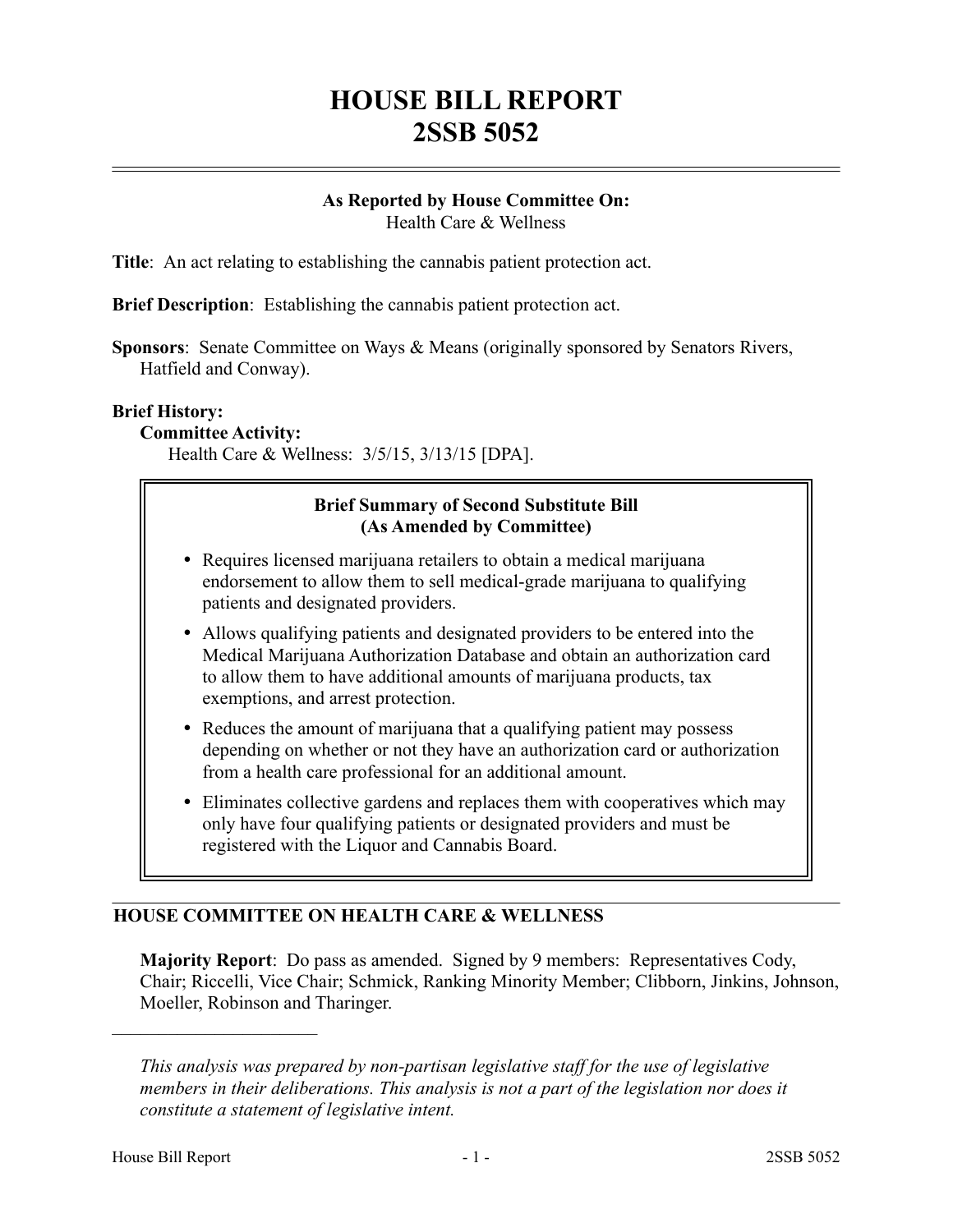**Minority Report**: Do not pass. Signed by 3 members: Representatives Harris, Assistant Ranking Minority Member; Caldier and Short.

**Minority Report**: Without recommendation. Signed by 1 member: Representative DeBolt.

**Staff**: Chris Blake (786-7392).

#### **Background**:

#### *Regulation of Marijuana.*

Marijuana is classified as a Schedule I substance under the Controlled Substances Act (CSA). Under the CSA, Schedule I substances are characterized as having a high potential for abuse, no currently accepted medical use, and no accepted safe means for using the drug under medical supervision. The manufacture, possession, or distribution of Schedule I substances is a criminal offense under federal law.

In 1998 Washington voters approved Initiative 692 to allow qualifying patients to use limited amounts of marijuana for medicinal purposes. To become a qualifying patient, a person must be: (1) diagnosed with a terminal or debilitating condition; (2) advised by a health care professional about the risks and benefits of the medical use of marijuana; and (3) advised by a health care professional that he or she may benefit from the medical use of marijuana. A qualifying patient may authorize a designated provider to obtain medical marijuana and perform other responsibilities on behalf of the qualifying patient.

Qualifying patients and designated providers are protected from arrest or prosecution under state laws relating to marijuana if the individual uses and possesses it for medicinal purposes, does not exceed specified amounts, and meets other criteria. Qualifying patients may grow marijuana themselves or have a designated provider grow on their behalf. They may also obtain marijuana through collective gardens which consist of up to 10 qualifying patients who share in the responsibilities of producing and processing marijuana for medical use.

In 2012 Washington voters approved Initiative 502 which established a regulatory system for the production, processing, and distribution of limited amounts of marijuana for non-medical purposes. Under this system, the Liquor Control Board issues licenses to marijuana producers, processors, and retailers and adopts standards for the regulation of these operations. Persons over 21 years old may purchase up to one ounce of useable marijuana, 16 ounces of solid marijuana-infused product, and 72 ounces of liquid marijuana-infused product at a licensed retailer.

# *Federal Response to State Marijuana Regulations.*

Washington is one of 23 states that have passed legislation allowing the use of marijuana for medicinal purposes and one of four states that allow its recreational use. These activities, however, remain illegal under federal law. Absent congressional action, state laws permitting the use of marijuana will not protect a person from legal action by the federal government.

In recent years, the United States Department of Justice (DOJ) has issued several policy statements regarding state regulation of marijuana. The latest of these was issued in August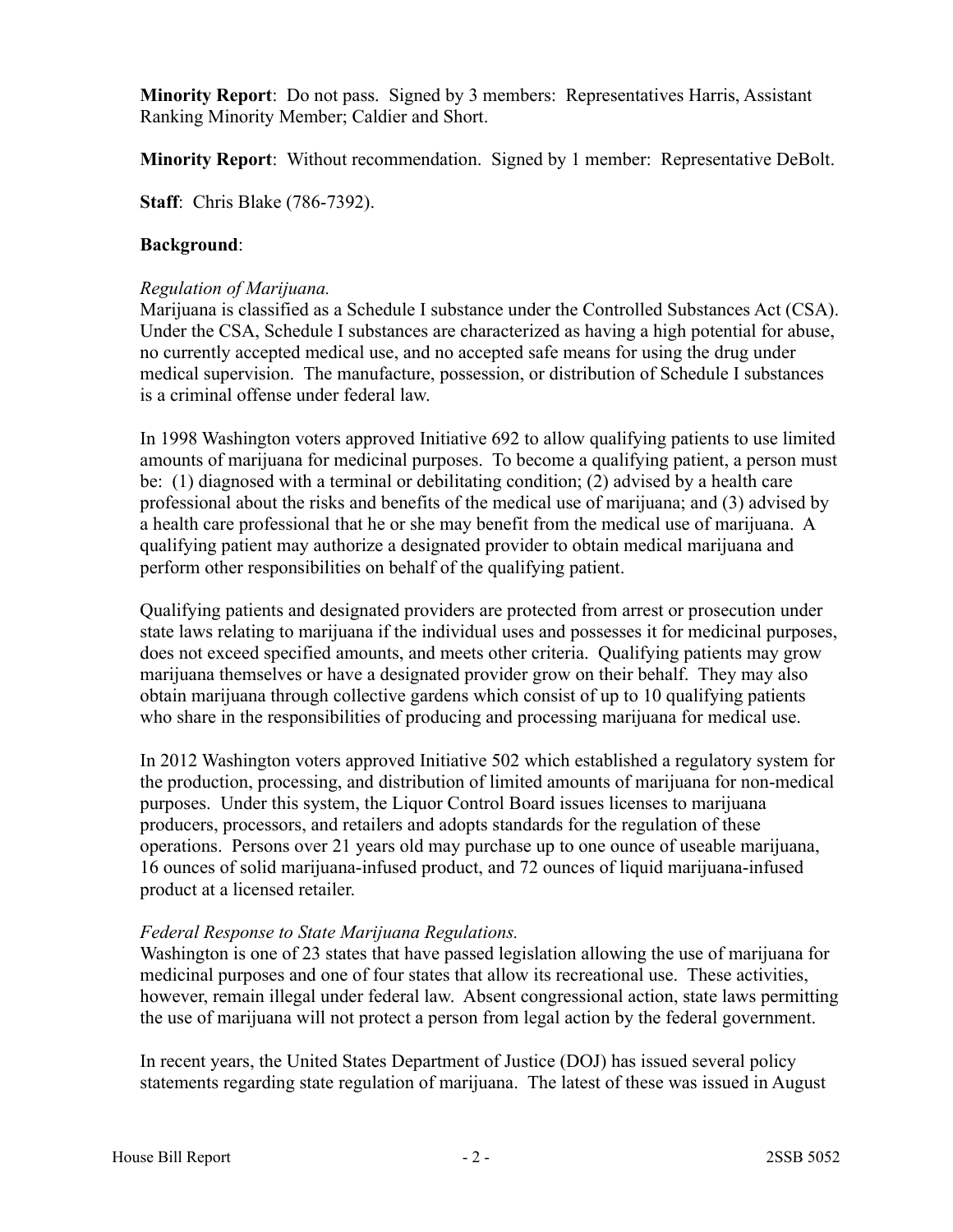2013. In this memorandum, federal prosecutors were instructed to focus investigative and prosecutorial resources related to marijuana on specific enforcement priorities to prevent:

- the distribution of marijuana to minors;
- marijuana sales revenue from being directed to criminal enterprises;
- marijuana from being diverted from states where it is legal to states in which it is illegal;
- state-authorized marijuana activity from being used as a cover for trafficking other illegal drugs or other illegal activity;
- violence and the use of firearms in the production and distribution of marijuana;
- drugged driving and other marijuana-related public health consequences;
- the growth of marijuana on public lands; and
- marijuana possession or use on federal property.

The memorandum maintains that the DOJ has not historically prosecuted individuals in cases that pertain to the possession of small amounts of marijuana for personal use on private property. With respect to state laws that authorize marijuana production, distribution, and possession, the memorandum asserts that when these activities are conducted in compliance with strong and effective regulatory and enforcement systems, there is a reduced threat to federal priorities. In those instances, the memorandum provides that state and local law enforcement should be the primary means of regulation. The memorandum, however, continues to affirm its authority to challenge the regulatory system and to bring individual enforcement actions in cases in which state enforcement efforts are inadequate.

# **Summary of Amended Bill**:

The name of the Liquor Control Board is changed to the Liquor and Cannabis Board (LCB).

–––––––––––––––––––––––––––––––––

# *Licensed Medical Marijuana Producers, Processors, and Retailers.*

Application forms for marijuana producers must ask applicants if they intend to produce marijuana for marijuana retailers with a medical marijuana endorsement. The LCB must increase the limits on the amount of space permitted for marijuana production to account for marijuana producers that intend to produce for qualifying patients for purchase through marijuana retailers with a medical marijuana endorsement. If currently licensed marijuana producers do not participate at a level sufficient to meet the new production limit, the LCB may accept applications from new applicants who agree to grow marijuana for qualifying patients for purchase through marijuana retailers with a medical marijuana endorsement.

A licensed marijuana retailer may receive a medical marijuana endorsement to allow it to sell marijuana for medical use to qualifying patients and designated providers. The LCB must increase the maximum number of marijuana retail outlets and accept applications from new applicants, if necessary, to accommodate the medical needs of qualifying patients and designated providers. A marijuana retailer with a medical marijuana endorsement:

- may not allow authorization activities to occur at the retail outlet;
- must carry marijuana concentrates and marijuana-infused products that meet Department of Health (Department) requirements for sale to qualifying patients and designated providers;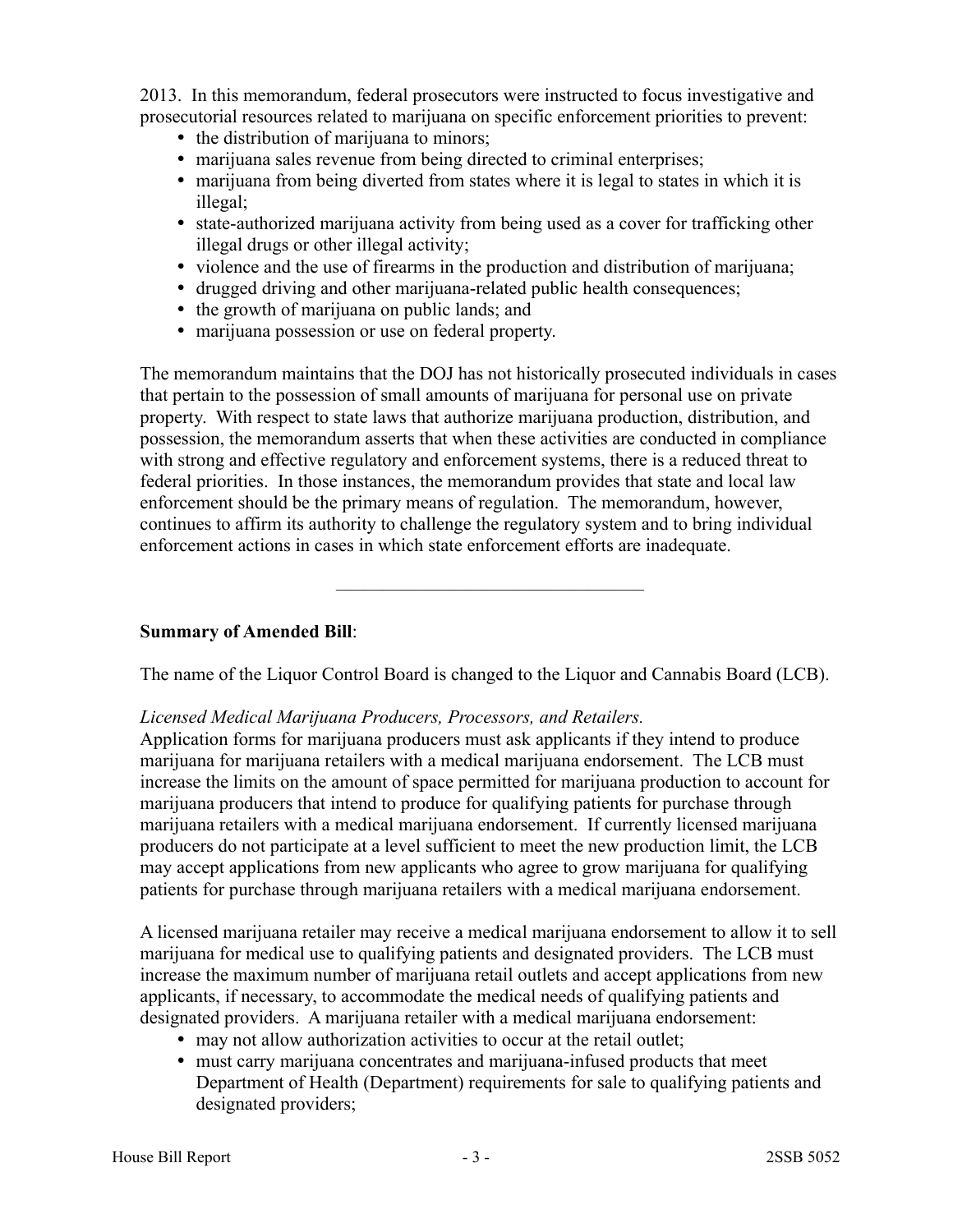- may not use labels or marketing for marijuana products in ways that make them intentionally attractive to minors;
- must agree to enter qualifying patients and designated providers in the Medical Marijuana Authorization Database (Database) and issue authorization cards; and
- must comply with requirements for keeping records for tax exemption purposes.

The LCB's licensing process for marijuana producer, processor, and retailer licenses must be comprehensive, fair, and impartial. The LCB must develop a competitive, merit-based application process that allows applicants to demonstrate experience and qualifications in the marijuana industry. Preference is to be given to those who: (1) operated or were employed by a collective garden prior to November 6, 2012; (2) had applied for a marijuana retailer license prior to July 1, 2014; (3) have appropriate business licenses; and (4) have a history of paying all applicable taxes. Applicants who began operating a commercial collective garden after November 6, 2012, may not apply to be a marijuana producer, processor, or retailer until July 1 2017.

The Department must establish requirements for marijuana products to be sold in marijuana retailers with a medical marijuana endorsement. The standards must address tetrahydrocannabinol (THC) and cannabidiol (CBD) concentrations and ratios appropriate for qualifying patients, testing and patient needs, labeling, safe handling, and employee training.

Marijuana retailers with a medical marijuana endorsement may allow qualifying patients between 18 and 21 years of age to enter and remain in the retail outlet and to purchase products for their own medical use. Qualifying patients who are under 18 years of age may enter and remain in the retail outlet, but not make purchases, if accompanied by their designated providers. The LCB may conduct controlled purchase programs to determine whether marijuana retailers, marijuana retailers with medical marijuana endorsements, collective gardens, and cooperatives are in compliance with applicable age requirements. Marijuana retailers may conduct in-house controlled purchase programs. A person under 21 years of age who purchases or attempts to purchase marijuana is guilty of a misdemeanor.

Marijuana retailers with a medical marijuana endorsement must train employees on the general legal requirements of the LCB regulations, the recognition of valid authorizations and authorization cards, procedures for entering qualifying patients and designated providers into the Database, and the identification of persons under 21 years of age. Employees must also be trained to assist customers with the selection of marijuana products through the recognition of strains, varieties, THC concentration, CBD concentration, and THC to CBD ratios.

Marijuana concentrates must be covered in the LCB's rules related to production, processing, and packaging; standards for ingredients and quality; labeling and advertising; transportation; and seizure, confiscation, and destruction methods.

By December 1, 2015, the Department must develop recommendations regarding the establishment of medical marijuana specialty clinics that both authorize and dispense marijuana for medical use.

*Standards for Health Care Professional Authorization Activities.*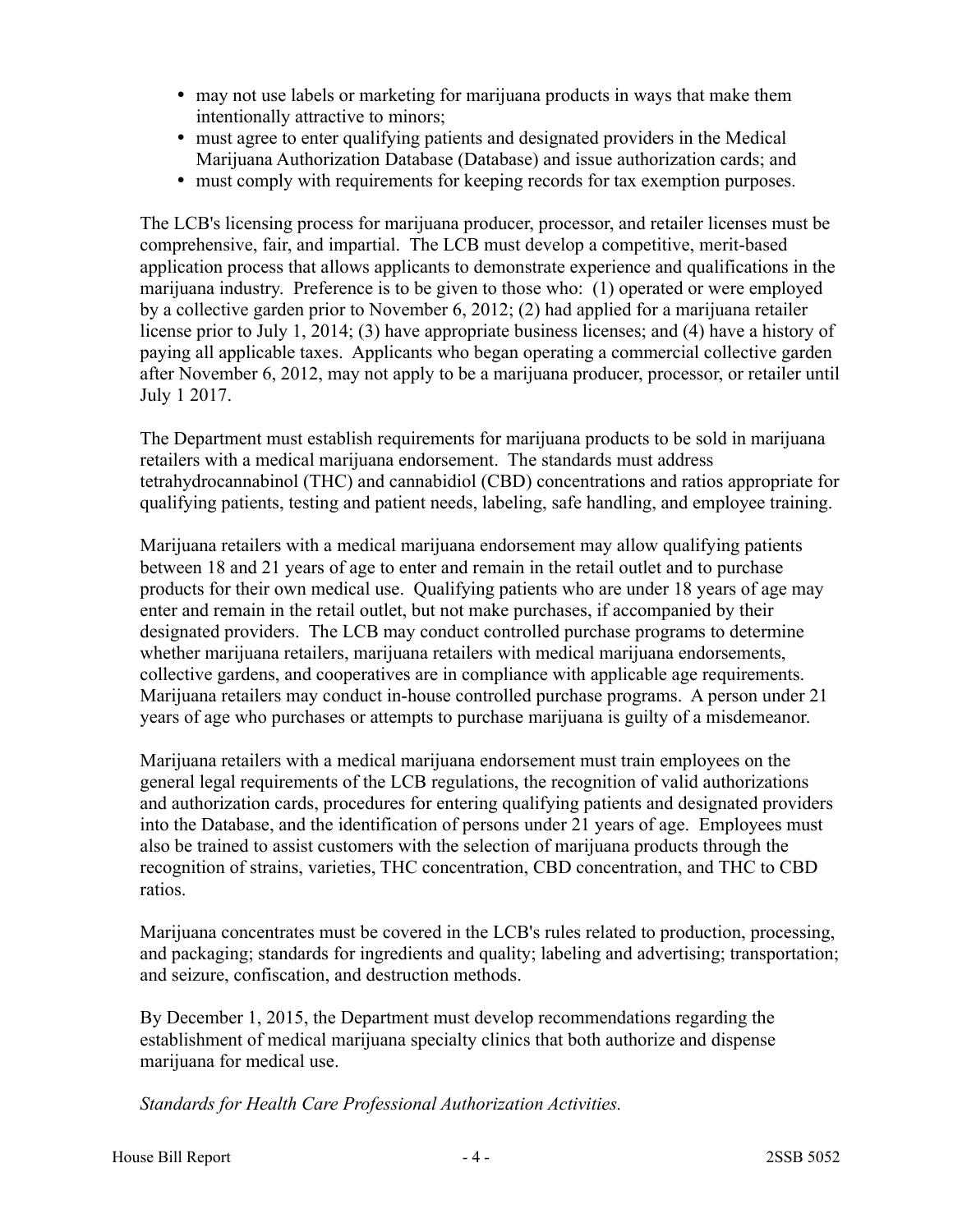After July 1, 2016, when recommending marijuana to a patient for medical use, a health care provider must complete and sign an authorization. An authorization is a form developed by the Department that includes the qualifying patient's or designated provider's name, address, and date of birth; the health care professional's name, address, and license number; the amount and type of marijuana recommended; a telephone number to verify the authorization; and a statement that the authorization does not provide arrest protection unless the qualifying patient or designated provider is entered in the Database and holds an authorization card.

Health care professionals may only provide services related to authorizing the medical use of marijuana in their permanent physical location of business and physical examinations must be conducted in person. Authorizations expire within a year for adults, and within six months for minors and may only be renewed upon completion of a physical examination. Health care professionals must advise qualifying patients on the types of marijuana products to look for and how to use the marijuana product. Health care professionals may not sell marijuana products, except for the sale or donation of topical, noningestable products with a THC concentration less than 0.3 percent to qualifying patients.

A health care professional may authorize marijuana for a qualifying patient who is less than 18 years old if the minor's parent or guardian agrees and participates in the minor's treatment and the parent or guardian is the minor's designated provider and has control over the minor's supply of marijuana. The health care professional must reexamine the minor qualifying patient at least every six months and consult with other health care providers treating the minor qualifying patient.

Posttraumatic stress disorder is added to the list of conditions that qualify as a "terminal or debilitating medical condition." The Board of Naturopathy, Board of Osteopathic Medicine and Surgery, the Medical Quality Assurance Commission, and the Nursing Care Quality Assurance Commission must develop and approve continuing education related to adopted practice guidelines for their regulated health care providers.

#### *Authorization to Use Marijuana for Medical Purposes.*

As of July 1, 2016, qualifying patients and designated providers may present their authorization from a health care professional to a marijuana retailer with a medical marijuana endorsement and be entered into the Database and obtain an authorization card. Authorization cards must contain a unique identifying number; a photograph of the cardholder; the amount of marijuana concentrates, useable marijuana, marijuana-infused products, or plants that have been authorized; the effective date and expiration date; the name of the authorizing health care professional; and security measures. Authorization cards are valid for one year for qualifying patients 18 years of age or older, and six months for qualifying patients under 18 years of age. Qualifying patients may not receive a new authorization card until they have been reexamined by a health care professional and issued a new authorization.

Qualifying patients or designated providers who obtain an authorization card may present it to law enforcement officers to receive arrest protection. Those who have an authorization, but decide not to get an authorization card are provided an affirmative defense to certain marijuana possession-related crimes. A qualifying patient who is under 18 years old must be entered in the Database and have an authorization card. In addition, the parents or guardians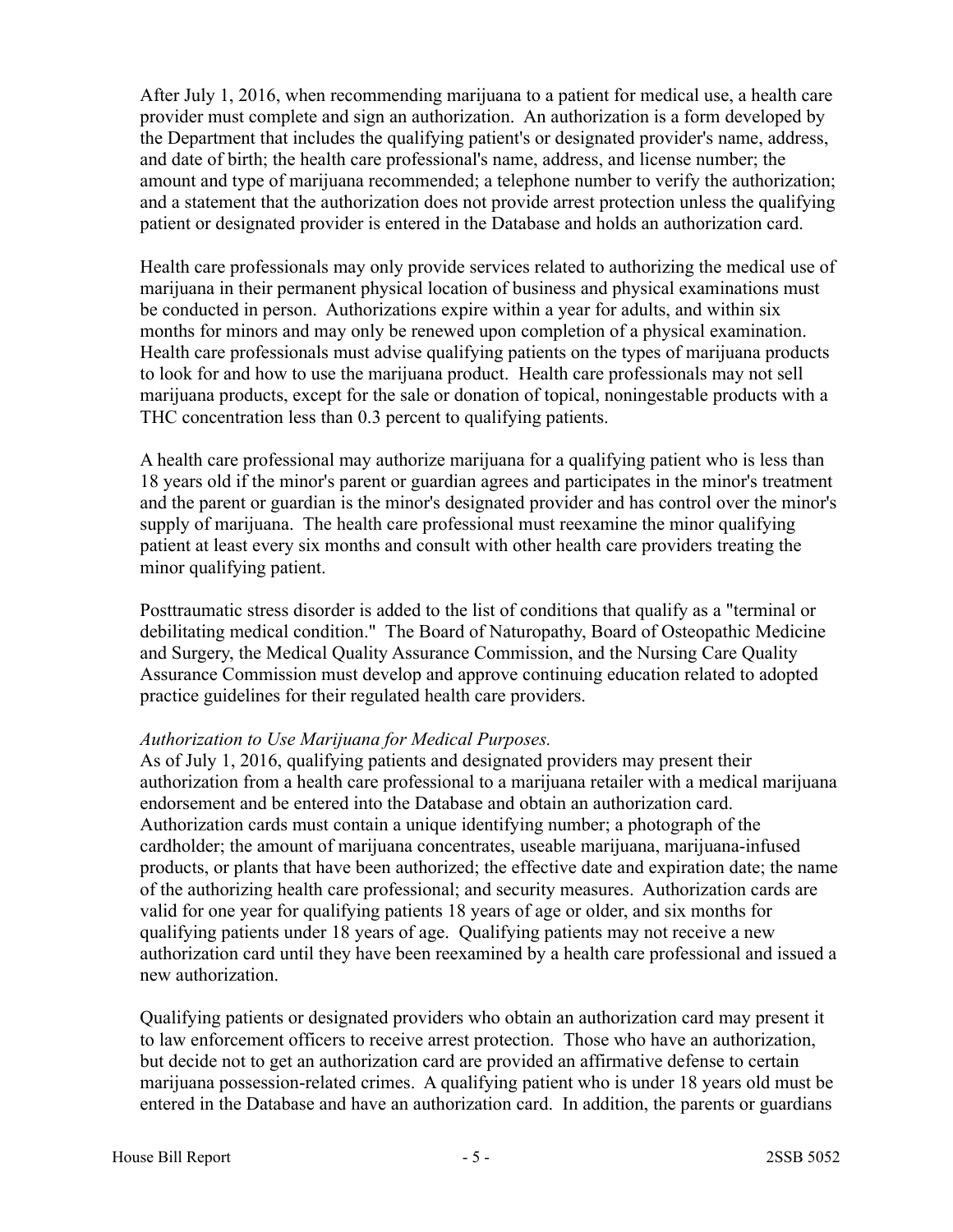of a qualifying patient who is under age 18 must be entered into the Database and receive an authorization card. The age to be a designated provider is increased from 18 to 21 years of age.

The amount of marijuana that qualifying patients and designated providers may possess varies depending on whether they have an authorization card or not. If the qualifying patient or designated provider has an authorization card, they may possess a combination of up to 48 ounces of solid marijuana-infused product, 216 ounces of liquid marijuana-infused product, 21 grams of marijuana concentrates, 3 ounces of useable cannabis, six marijuana plants, and 8 ounces of usable marijuana derived from their plants. The qualifying patient's health care professional may specify additional amounts of plants and useable marijuana from those plants totaling up to 15 plants and 16 ounces of useable marijuana. For those qualifying patients and designated providers who have an authorization, but not an authorization card, they are limited to a combination of up to 16 ounces of solid marijuana-infused product, 72 ounces of liquid marijuana-infused product, 7 grams of marijuana concentrates, 1 ounce of useable marijuana, four marijuana plants, and 6 ounces of usable marijuana derived from their plants.

The Department must contract with an administrator to establish and maintain the Database. The administrator must consult with the Department, stakeholders, and others with relevant experience. The Database must be operational by July 1, 2016. The Database must be secure and confidential and allow health care professionals to add qualifying patients and designated providers and the amount of authorized marijuana concentrates, useable marijuana, marijuana-infused products, and plants.

Information in the Database may only be shared with:

- persons authorized to prescribe or dispense controlled substances for the purpose of providing medical care to their patients;
- qualifying patients and designated providers for the purpose of accessing their own information or information about any person or entity that has asked for their information;
- local, state, tribal, and federal law enforcement or prosecutorial officials for the purpose of confirming the validity of a qualifying patient's or designated provider's authorization card pursuant to a specific investigation;
- marijuana retailers holding a medical marijuana endorsement for the purpose of confirming the validity of an authorization card;
- the Department of Revenue for the purpose of verifying tax exemptions; and
- the Department of Health and health professions' boards and commissions, for the purpose of monitoring authorizations and compliance by health care professionals.

The Database is exempt from the Public Records Act. Information from the Database may only be released in aggregate form with all personally identifiable information redacted.

Until the Database is operational, health care professionals who issue authorizations to more than 30 patients per month must report the number of authorizations to the Department.

*Cooperatives and Home-Based Activities.*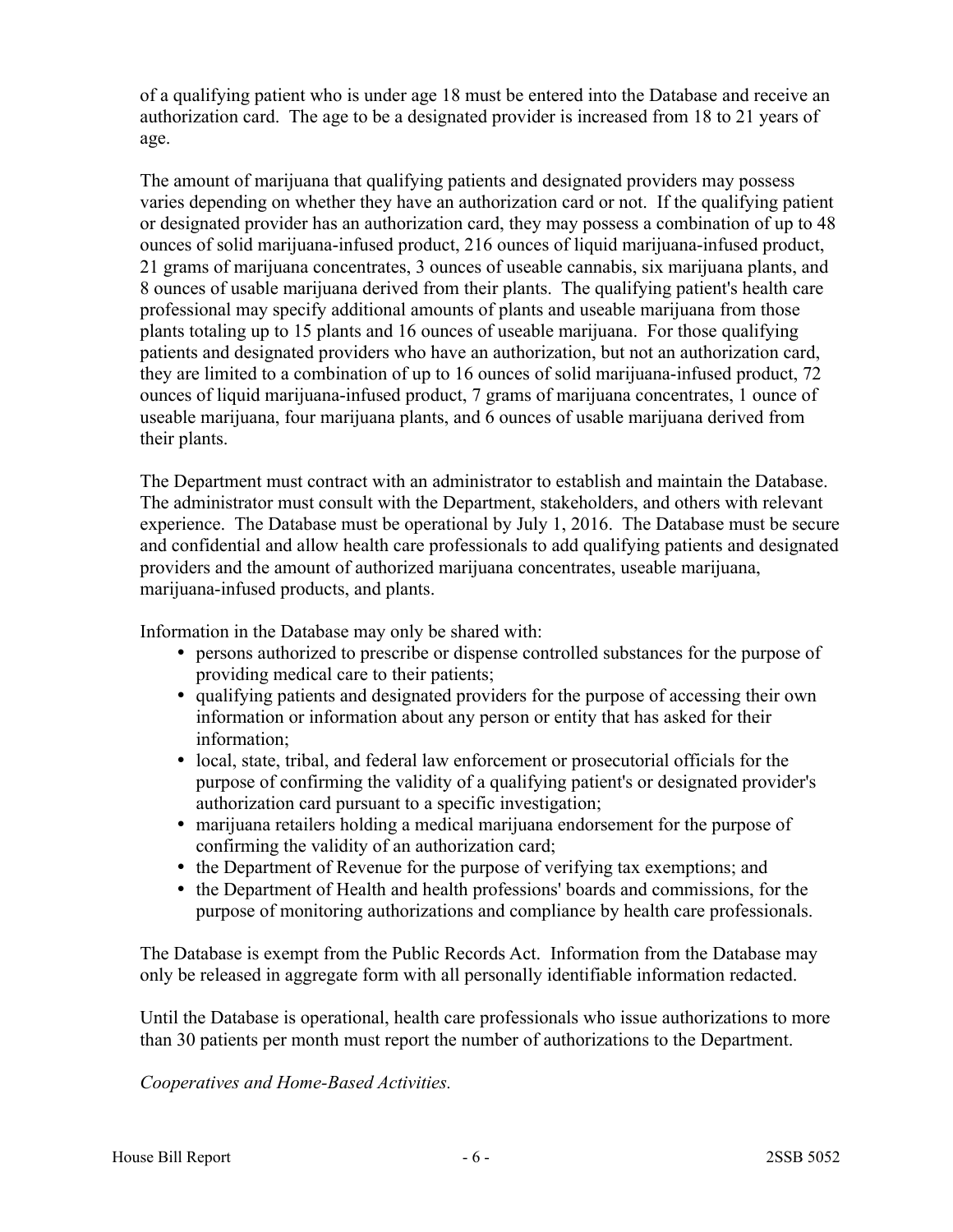Collective gardens may continue to exist until July 1, 2016, however, no person under 21 years old may participate in them or receive marijuana from them. As of July 1, 2016, the authority to establish collective gardens is eliminated and replaced with cooperatives. A cooperative may have up to four qualifying patients or designated providers who share responsibility for acquiring and supplying resources to produce and process marijuana for their medical use. All members of the cooperative must hold authorization cards and may only participate in one cooperative. Members who grow plants as part of a cooperative may not grow plants anywhere else.

Members of a cooperative may only grow as much as the combined total number of plants that all of the members are authorized to grow, up to a maximum of 60 plants. Nothing produced or processed by a cooperative may be sold or donated to any person who is not a member of the cooperative. The location of the cooperative must be registered with the LCB and the cooperative members may only grow and process marijuana at that location. The location of the cooperative must be the domicile of one of the members and be at least one mile from a marijuana retailer. If a qualifying patient or designated provider withdraws from the cooperative, the former member must notify the LCB within 15 days and no new members may join that cooperative for 60 days. The LCB may adopt rules related to security at cooperatives and traceability of marijuana grown in cooperatives and inspect cooperatives for compliance.

Qualifying patients or designated providers growing marijuana plants at home are limited to only 15 plants at the address. None of the activities may occur if the public or another private residence can view or smell the marijuana. The LCB must adopt rules to allow qualifying patients and designated providers to extract or separate resin from marijuana using noncombustible methods.

# *Certified Medical Marijuana Consultants.*

A certificate program is established by the Department for medical marijuana consultants. A medical marijuana consultant may practice in a marijuana retailer with a medical marijuana endorsement. A medical marijuana consultant may assist customers with the selection of marijuana products to benefit particular terminal or debilitating medical conditions, describe the risks and benefits of those products and different methods of administration, provide instruction and demonstrations to customers about the proper use and application of marijuana products and advise customers about the safe handling and storage of those products. The Department must approve training and education programs for medical marijuana consultants.

# *Tax Exemptions Related to Certain Marijuana Products.*

Sales and use tax exemptions are created for certain marijuana concentrates, useable marijuana, and marijuana-infused products. The exemptions apply to:

- the sale or use of products that meet the Department's standards for marijuana for medical use or have a low THC concentration when a qualifying patient or designated provider with an authorization card purchases them from or is provided them at no charge by a marijuana retailer with a medical marijuana endorsement;
- the sale or use of products that have low THC to high CBD ratio that are sold by a marijuana retailer to a customer;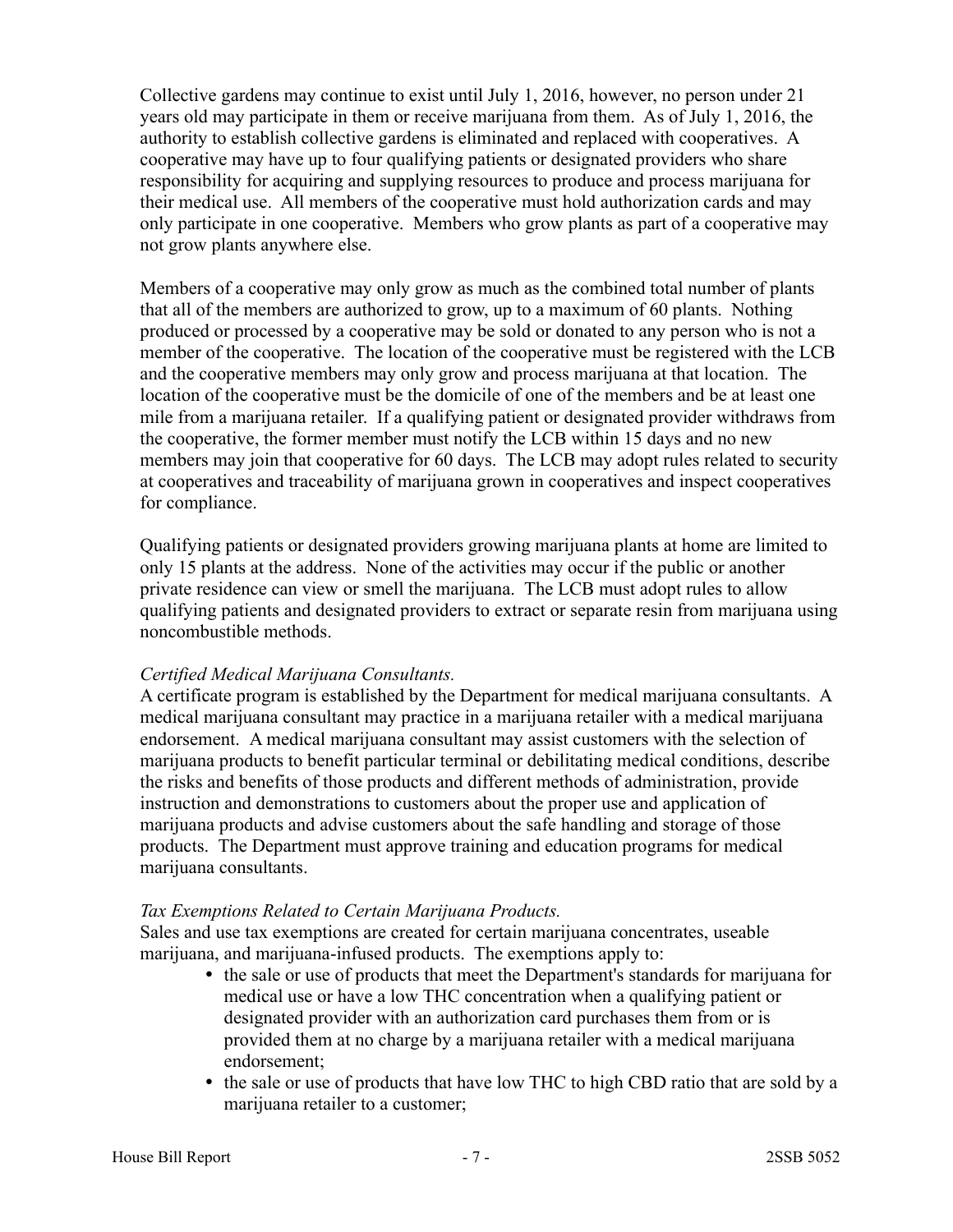- the sale or use of topical, noningestable products with low THC concentration when purchased from or provided at no charge by a health care professional;
- the sale of products with low THC concentration that are sold by a collective garden; and
- the use of products with low THC concentration that are used by a cooperative.

Cooperatives are exempt from the business and occupations tax. A tax preference performance statement is made related to the policy for exempting sales of marijuana for medical use when authorized by a health care professional and purchased at a marijuana retailer that holds a medical marijuana endorsement.

#### **Amended Bill Compared to Second Substitute Bill**:

The striking amendment gives preference in the marijuana producer, processer, and retailer application process to applicants that: (1) were operating or employed by a collective garden prior to November 6, 2012; (2) had applied for a marijuana retailer license prior to July 1, 2014; (3) have appropriate business licenses; and (4) have a history of paying all applicable taxes. Persons who began operating a collective garden after November 6, 2012, are prohibited from applying to be a marijuana producer, processor, or retailer until July 1, 2017, unless the collective garden was noncommercial in nature.

The striking amendment requires the Liquor and Cannabis Board (LCB) to increase the amount of space that may be used for marijuana production and the number of marijuana retail outlets. After January 1, 2017, such reconsiderations must consider information in the Medical Marijuana Authorization Database (Database).

The striking amendment changes the Database and authorization card requirements to voluntary options for qualifying patients and designated providers, except it remains mandatory for qualifying patients who are minors and the designated provider of a minor. Arrest protections and sales and use tax exemptions only apply to those who obtain an authorization card. An affirmative defense is provided to qualifying patients and designated providers who have an authorization, but do not hold an authorization card. The amount of marijuana that a qualifying patient who does not hold an authorization card may possess is limited to the amounts of marijuana products as allowed for nonmedical purposes as well as up to four plants and 6 ounces of useable marijuana.

The striking amendment switches the responsibility for entering qualifying patients and designated providers into the Database and issuing an authorization card from the health care professional to the marijuana retailer with a medical marijuana endorsement. The fee for entry into the Database and issuance of an authorization card must be collected by the marijuana retailer with a medical marijuana endorsement which must remit the funds to the Department of Health (Department).

The striking amendment replaces the term "valid documentation" with "authorization" and, after July 1, 2016, defines an "authorization" as a form developed by the Department that is completed and signed by a qualifying patient's health care professional on tamper-proof paper. The Department's form for authorizations must include information regarding the qualifying patient or designated provider, the health care professional, the amount and type of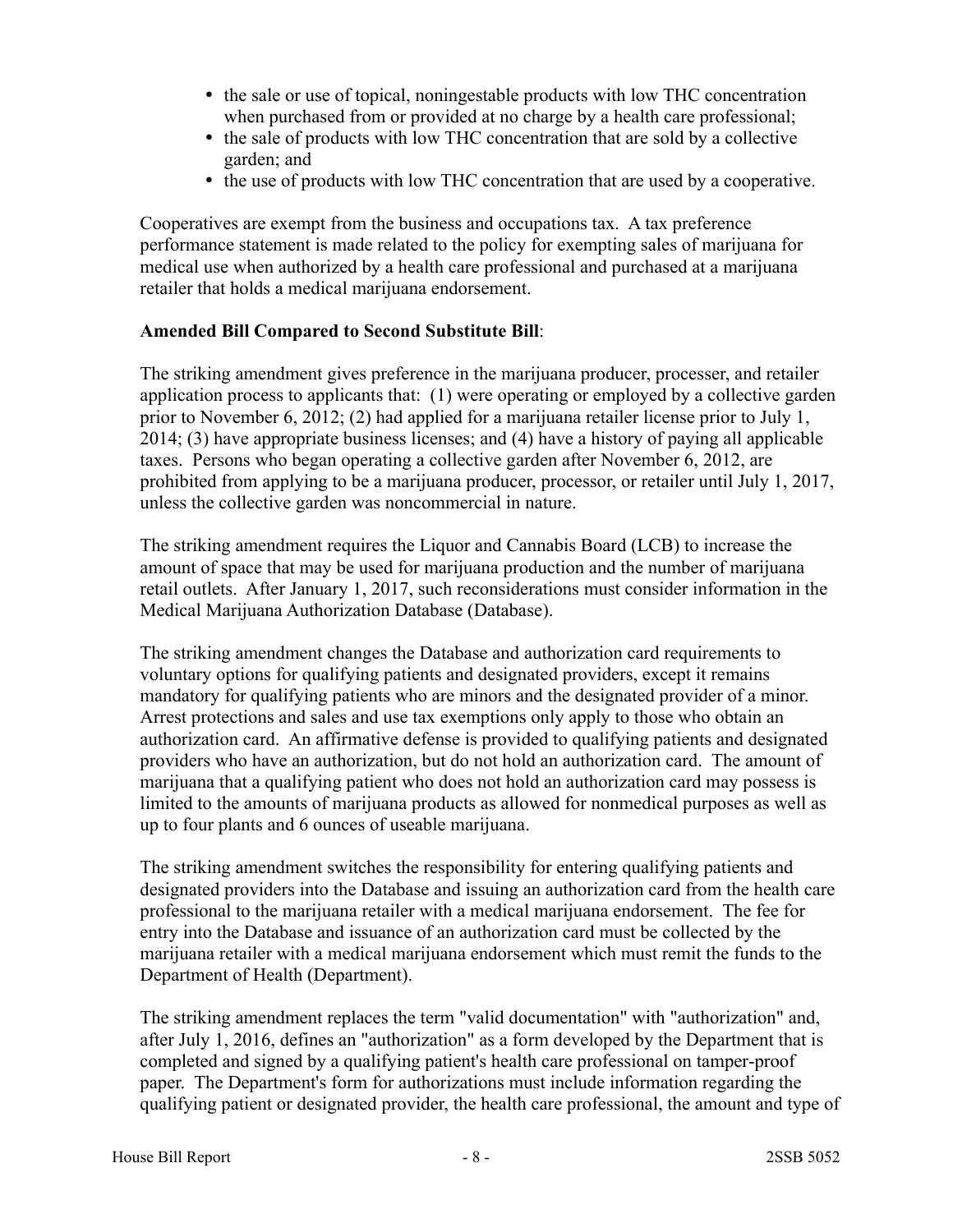marijuana recommended; a telephone number to verify the authorization; and a statement that the authorization does not provide arrest protection unless one is entered in the Database and holds an authorization card.

The striking amendment removes the authority of minors to hold their next dose and requires the parent or guardian of a minor to hold the minor's supply of marijuana.

The striking amendment limits the prohibition on unlicensed persons extracting marijuana resins, to extractions that use butane or other explosive gases. The use of cooking oil, butter, and other non-explosive home cooking substances for extracting marijuana resins for noncommercial medical use is permitted. The enforcement of the limitation on extracting marijuana resins by unlicensed persons is delayed until the LCB adopts rules for qualifying patients and designated providers to make such extractions, except for extractions using butane.

The striking amendment adds posttraumatic stress disorder to the list of conditions that qualify under the definition of "terminal or debilitating medical condition." The Medical Quality Assurance Commission's authority to add new conditions to be considered "terminal or debilitating medical conditions" is eliminated.

The distance that a cooperative must be from a marijuana retailer is reduced from 15 miles to 1 mile.

The striking amendment allows medical marijuana consultants to provide instruction and demonstrations to customers about the proper use and application of marijuana products. The Board of Naturopathy, Board of Osteopathic Medicine and Surgery, the Medical Quality Assurance Commission, and the Nursing Care Quality Assurance Commission must develop and approve continuing education related to adopted practice guidelines for their regulated health care providers. Health care professionals must provide access to or produce documents, records, or other items to a disciplining authority to the same extent as required by the Uniform Disciplinary Act. The act is contingent upon the passage of House Bill 2136.

–––––––––––––––––––––––––––––––––

**Appropriation**: None.

# **Fiscal Note**: Available.

**Effective Date of Amended Bill**: The bill takes effect 90 days after the adjournment of the session in which the bill is passed, except for sections 21, 22, 32, and 33 relating to the Medical Marijuana Authorization Database, collective gardens, and controlled purchase programs which take effect immediately; sections 38 and 39 relating to tax exemptions which take effect on October 1, 2015; and sections 12, 19, 20, 23, 24, 25, 26, 31, 35, 40, and 45 relating to age restrictions and employee training in marijuana retailers with a medical marijuana endorsement, authorization activities by health care professionals, unlawful activity, arrest protection, affirmative defense provisions, sales of topical products by health care professionals, cooperatives, and the repeal of collective gardens which take effect July 1,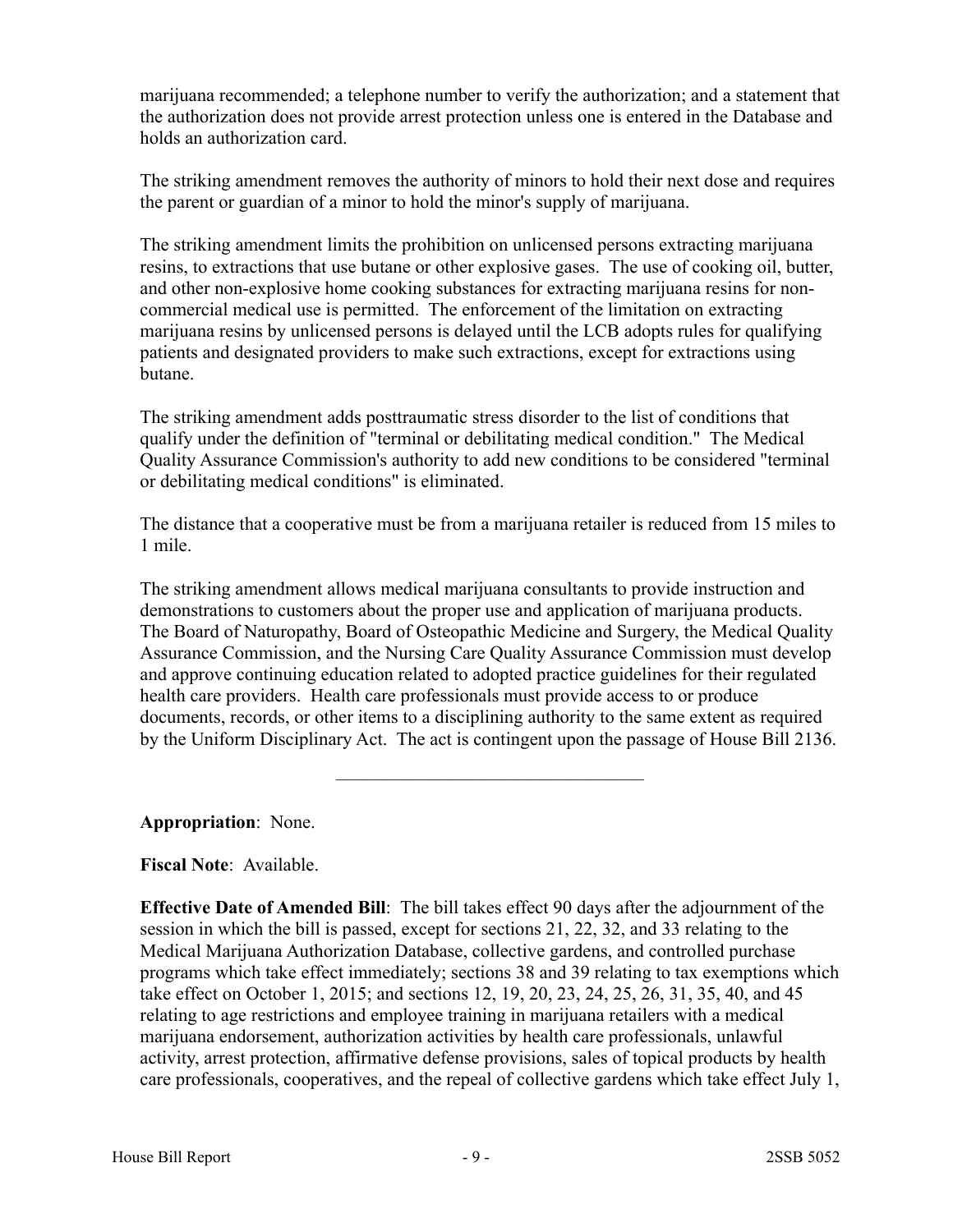2016. However, the bill is contingent upon the enactment of House Bill 2136 by October 1, 2015.

# **Staff Summary of Public Testimony**:

(In support) This bill will harmonize the I-502 and medical marijuana systems. This bill has been worked on for a couple of years in a bipartisan and bicameral fashion. With proper guidelines, patients, gardens, law enforcement, and regulators will be protected. Marijuana provides an alternative to ineffective medications. This will provide a framework for clean, reliable, safe access. The bill increases the canopy to ensure an adequate supply of marijuana for medical use. This bill allows collectives to operate until 2016 which provides time for the state LCB to regulate. This bill makes posttraumatic stress disorder a qualifying condition. Marijuana can cure cancer. Poison centers are seeing increases in the number of cases coming to emergency departments. Dispensaries must be licensed.

This bill will allow medical marijuana to be cultivated in a responsible way. There is no other medicine that does not have basic regulation, such as testing, dosing, and labeling. This product has medicinal properties, but no regulatory oversight. Studies show there are many contaminants in marijuana for medical use and this bill will create a safe supply of marijuana for patients as exists in the I-502 system. This is about allowing people to use marijuana instead of toxic chemicals. Marijuana sold as medicine should be tested and labeled. This bill gives customers confidence in medical marijuana products. Not all consumers are currently benefitting from I-502 safety regulations. Unregulated extraction methods, which have led to explosions, will be prohibited.

A child can get authorization without a parent's knowledge and this addresses youth access concerns. If health care professionals are authorizing the use of marijuana for children, the public needs to know why and parents should be involved in those decisions. Edibles are being made available to youth and are not regulated in the medical marijuana system and should be regulated as in I-502.

The Medical Marijuana Authorization Database (Database) is needed to provide demographics on patients and authorizing providers. The Database is carefully considered to give security equal to the Prescription Drug Monitoring Program and confidentiality standards. Every other medical marijuana state has a database.

There are neighborhoods with huge marijuana markets because there are no regulations. Good actors are concerned about patients and protecting youth. Counties and law enforcement need clear regulations to weed out bad actors who are selling to everyone, even children. Current medical marijuana laws are ineffective. Even people who support marijuana find themselves opposed to players who abuse the system via the collective garden law. The unregulated community is flooding streets with illicit, untested product. People are taking advantage of tolerance to medical marijuana.

The system is moving from non-regulation into being a responsible, regulated industry. There needs to be a single marketplace with sensible taxation. No business is guaranteed success, but they should be allowed to compete on a level playing field. This bill will assure that the law is applied consistently and that those who follow the law are not at a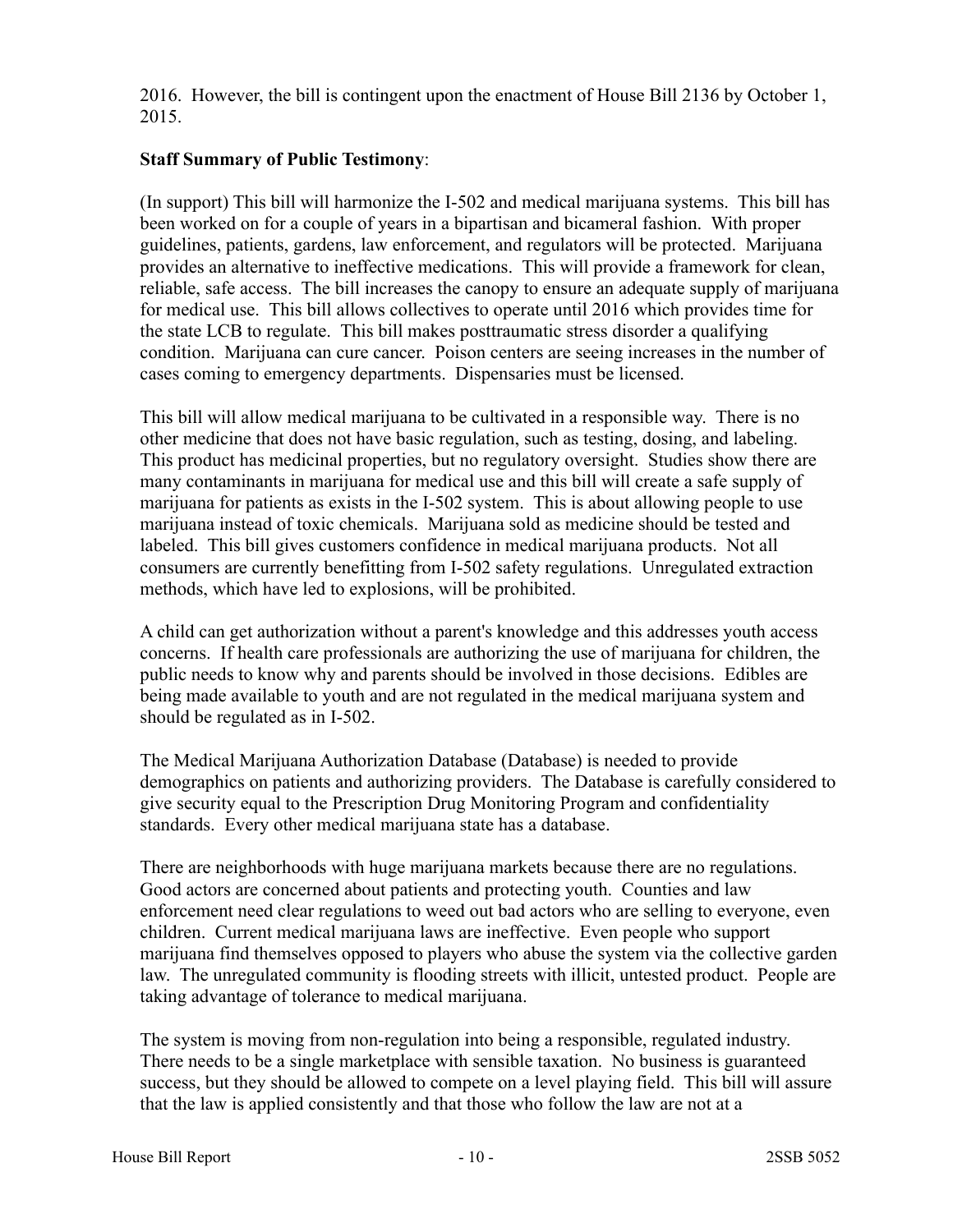disadvantage. Currently, the unregulated market competes with the I-502 market, but they are not taxed and do not have to follow safety regulations.

(With concerns) There should be merit-based applications for licenses. The bill provides a clear path for retailers, but not producers and processors. Many collectives are good players who pay all taxes, are licensed by the state, and pay a living wage and benefits. There needs to be a clear path for good collectives to participate. Evidence demonstrates the therapeutic value of medical marijuana. The state should gather research and work on a separate path for medical marijuana.

(Opposed) The LCB is overtasked with recreational marijuana. Projections on retail outlets have not been met. Patients should not be put into recreational stores because there is not even enough supply for recreational use. The state should take a year with the Database to get a patient count to know the supply and demand for patients, as well as recreational. This bill will force medical patients into recreational settings which is like having to get medicine in liquor stores. This will force patients into the streets to get medicine. Not being able to grow within 15 miles of a retailer will eliminate grows in all of Bellingham. The state should not punish everyone for the bad acts of a few. There needs to be a higher plant count because not everyone is an expert gardener and can get one to two ounces per plant. The ounces of marijuana, not the plants, should be counted. Those who are low income cannot get affordable access to medicine. There are not enough doctors who are able to write recommendations. Allow critically ill patients to have access. Patients rely on collective gardens. It is important to specify the method of hash oil extraction. This bill does not consider children or those with severe problems. If you reduce plants, collectives will have to decide which kids to help.

Health care professionals cannot talk to patients about marijuana and different forms available to patients. This bill goes after free speech. This is over-regulation. The state cannot mix progressive policy with regressive taxation. This creates a government monopoly. The bill is based on falsehood and harm that is not real. The Department of Health (Department) wants to de-incentivize medical marijuana and have as few people as possible who can qualify. The Department is going after doctors and telling patients that it is acting in their best interest while it is trying to corner the market. Law enforcement and Child Protective Services could get ahold of the registry information and take children from parents. The registry violates federal law. The registry gives the federal government the tools to go after patients. There should be no registration until federal law is changed. A lot of this bill conflicts with the Controlled Substances Act. Marijuana should be rescheduled before changing the Medical Use of Cannabis Act.

The unregulated market leads to competition. If one does not have a good product, the market will regulate and drive bad actors out of business. This bill will drive businesses out of state. The current system could attract more doctors and help the real estate market.

(Other) Full-extract cannabis oil can cure cancer. Some patients have been bankrupted physically, emotionally, and financially because they cannot grow their own marijuana or make their own medicine. There are people who can teach others how to make their own medicines, but there are no provisions in the bill to allow for this. It is exciting to have the ability to get data regarding how many patients there are and what conditions they